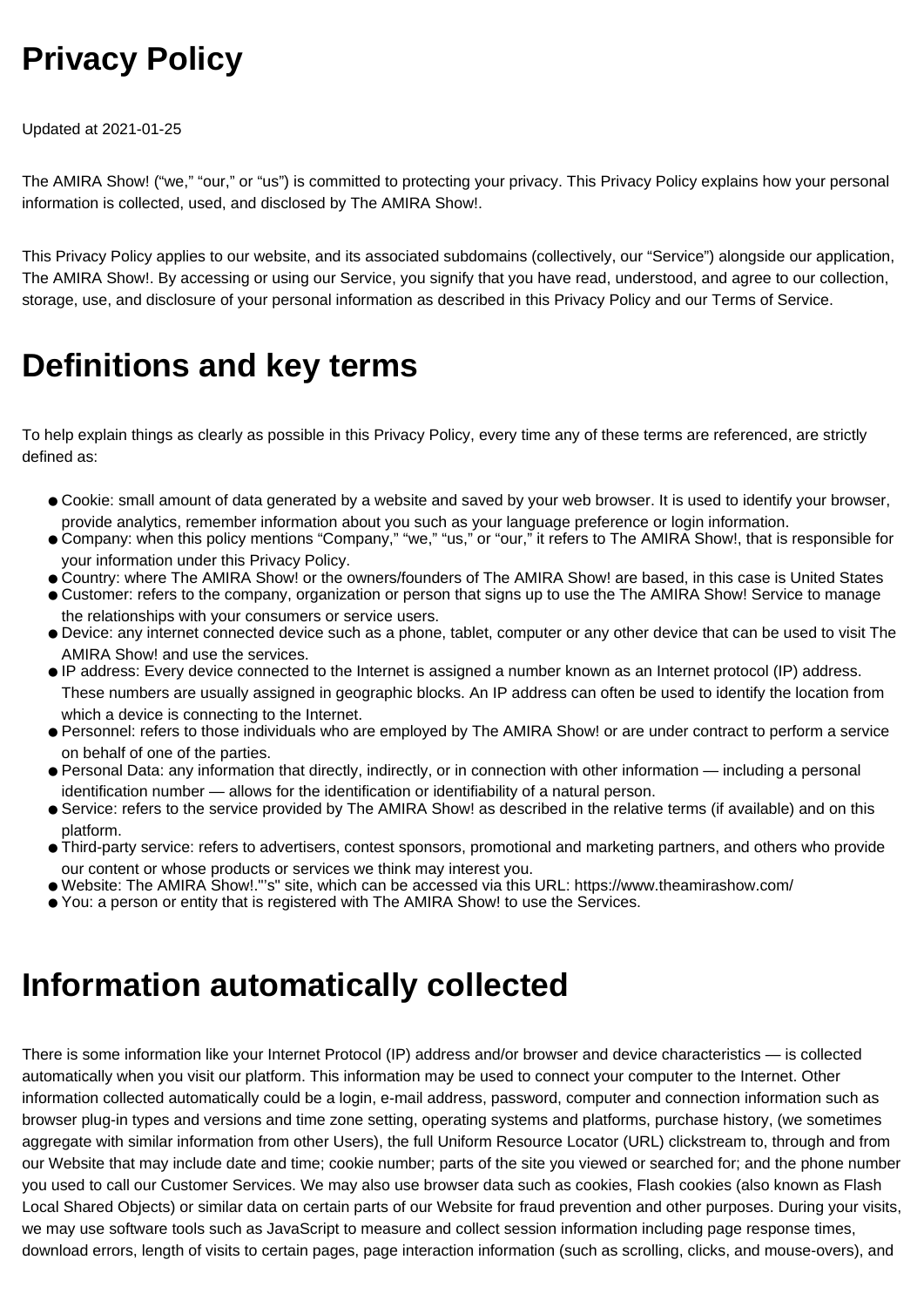methods used to browse away from the page. We may also collect technical information to help us identify your device for fraud prevention and diagnostic purposes.

We automatically collect certain information when you visit, use or navigate the platform. This information does not reveal your specific identity (like your name or contact information) but may include device and usage information, such as your IP address, browser and device characteristics, operating system, language preferences, referring URLs, device name, country, location, information about who and when you use our and other technical information. This information is primarily needed to maintain the security and operation of our platform, and for our internal analytics and reporting purposes.

#### **Sale of Business**

We reserve the right to transfer information to a third party in the event of a sale, merger or other transfer of all or substantially all of the assets of The AMIRA Show! or any of its Corporate Affiliates (as defined herein), or that portion of The AMIRA Show! or any of its Corporate Affiliates to which the Service relates, or in the event that we discontinue our business or file a petition or have filed against us a petition in bankruptcy, reorganization or similar proceeding, provided that the third party agrees to adhere to the terms of this Privacy Policy.

#### **Affiliates**

We may disclose information (including personal information) about you to our Corporate Affiliates. For purposes of this Privacy Policy, "Corporate Affiliate" means any person or entity which directly or indirectly controls, is controlled by or is under common control with The AMIRA Show!, whether by ownership or otherwise. Any information relating to you that we provide to our Corporate Affiliates will be treated by those Corporate Affiliates in accordance with the terms of this Privacy Policy.

## **Governing Law**

This Privacy Policy is governed by the laws of United States without regard to its conflict of laws provision. You consent to the exclusive jurisdiction of the courts in connection with any action or dispute arising between the parties under or in connection with this Privacy Policy except for those individuals who may have rights to make claims under Privacy Shield, or the Swiss-US framework.

The laws of United States, excluding its conflicts of law rules, shall govern this Agreement and your use of the website. Your use of the website may also be subject to other local, state, national, or international laws.

By using The AMIRA Show! or contacting us directly, you signify your acceptance of this Privacy Policy. If you do not agree to this Privacy Policy, you should not engage with our website, or use our services. Continued use of the website, direct engagement with us, or following the posting of changes to this Privacy Policy that do not significantly affect the use or disclosure of your personal information will mean that you accept those changes.

#### **Your Consent**

We've updated our Privacy Policy to provide you with complete transparency into what is being set when you visit our site and how it's being used. By using our website, registering an account, or making a purchase, you hereby consent to our Privacy Policy and agree to its terms.

## **Links to Other Websites**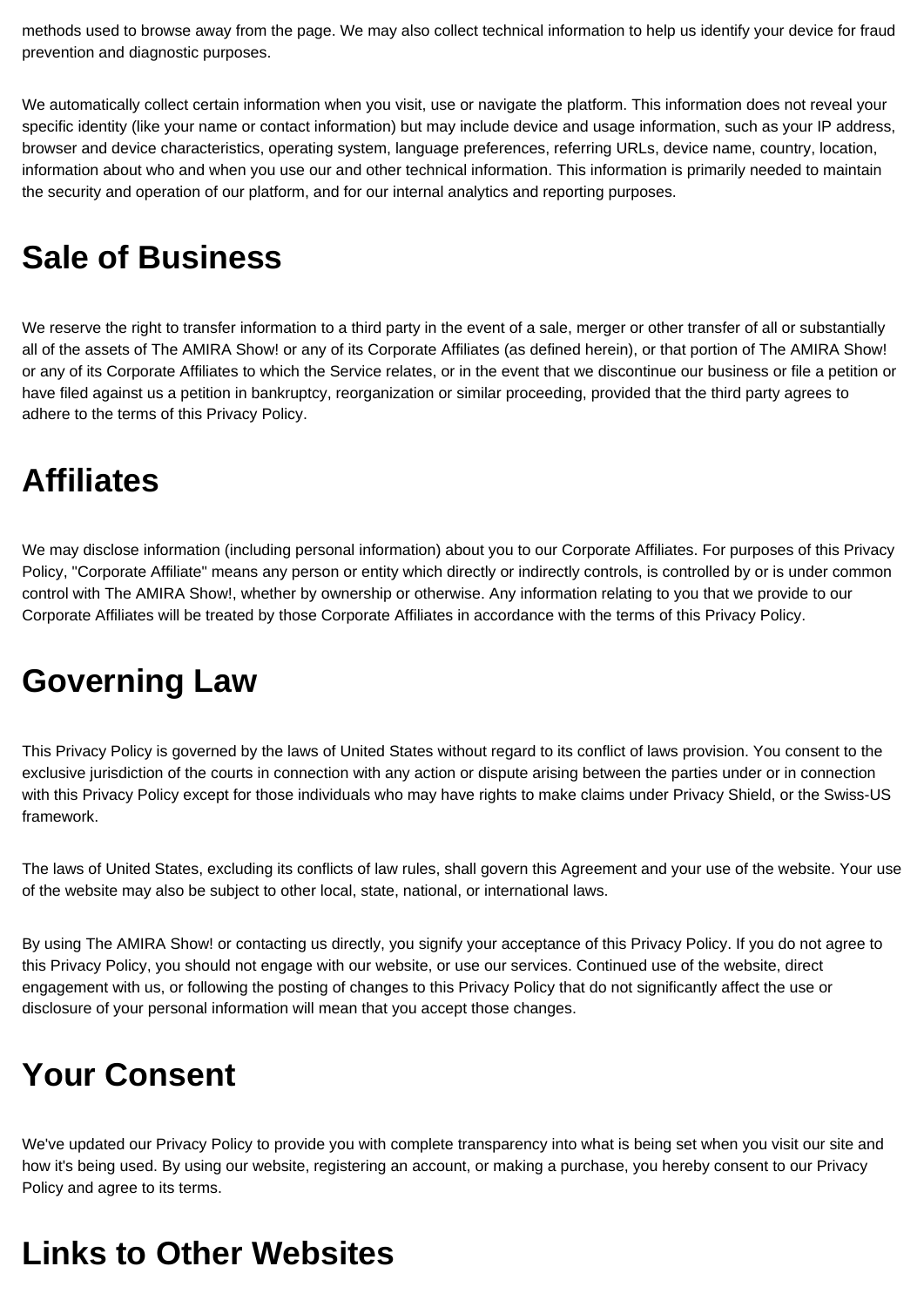This Privacy Policy applies only to the Services. The Services may contain links to other websites not operated or controlled by The AMIRA Show!. We are not responsible for the content, accuracy or opinions expressed in such websites, and such websites are not investigated, monitored or checked for accuracy or completeness by us. Please remember that when you use a link to go from the Services to another website, our Privacy Policy is no longer in effect. Your browsing and interaction on any other website, including those that have a link on our platform, is subject to that website's own rules and policies. Such third parties may use their own cookies or other methods to collect information about you.

# **Advertising**

This website may contain third party advertisements and links to third party sites. The AMIRA Show! does not make any representation as to the accuracy or suitability of any of the information contained in those advertisements or sites and does not accept any responsibility or liability for the conduct or content of those advertisements and sites and the offerings made by the third parties.

Advertising keeps The AMIRA Show! and many of the websites and services you use free of charge. We work hard to make sure that ads are safe, unobtrusive, and as relevant as possible.

Third party advertisements and links to other sites where goods or services are advertised are not endorsements or recommendations by The AMIRA Show! of the third party sites, goods or services. The AMIRA Show! takes no responsibility for the content of any of the ads, promises made, or the quality/reliability of the products or services offered in all advertisements.

## **Cookies for Advertising**

These cookies collect information over time about your online activity on the website and other online services to make online advertisements more relevant and effective to you. This is known as interest-based advertising. They also perform functions like preventing the same ad from continuously reappearing and ensuring that ads are properly displayed for advertisers. Without cookies, it's really hard for an advertiser to reach its audience, or to know how many ads were shown and how many clicks they received.

## **Cookies**

The AMIRA Show! uses "Cookies" to identify the areas of our website that you have visited. A Cookie is a small piece of data stored on your computer or mobile device by your web browser. We use Cookies to enhance the performance and functionality of our website but are non-essential to their use. However, without these cookies, certain functionality like videos may become unavailable or you would be required to enter your login details every time you visit the website as we would not be able to remember that you had logged in previously. Most web browsers can be set to disable the use of Cookies. However, if you disable Cookies, you may not be able to access functionality on our website correctly or at all. We never place Personally Identifiable Information in Cookies.

## **Blocking and disabling cookies and similar technologies**

Wherever you're located you may also set your browser to block cookies and similar technologies, but this action may block our essential cookies and prevent our website from functioning properly, and you may not be able to fully utilize all of its features and services. You should also be aware that you may also lose some saved information (e.g. saved login details, site preferences) if you block cookies on your browser. Different browsers make different controls available to you. Disabling a cookie or category of cookie does not delete the cookie from your browser, you will need to do this yourself from within your browser, you should visit your browser's help menu for more information.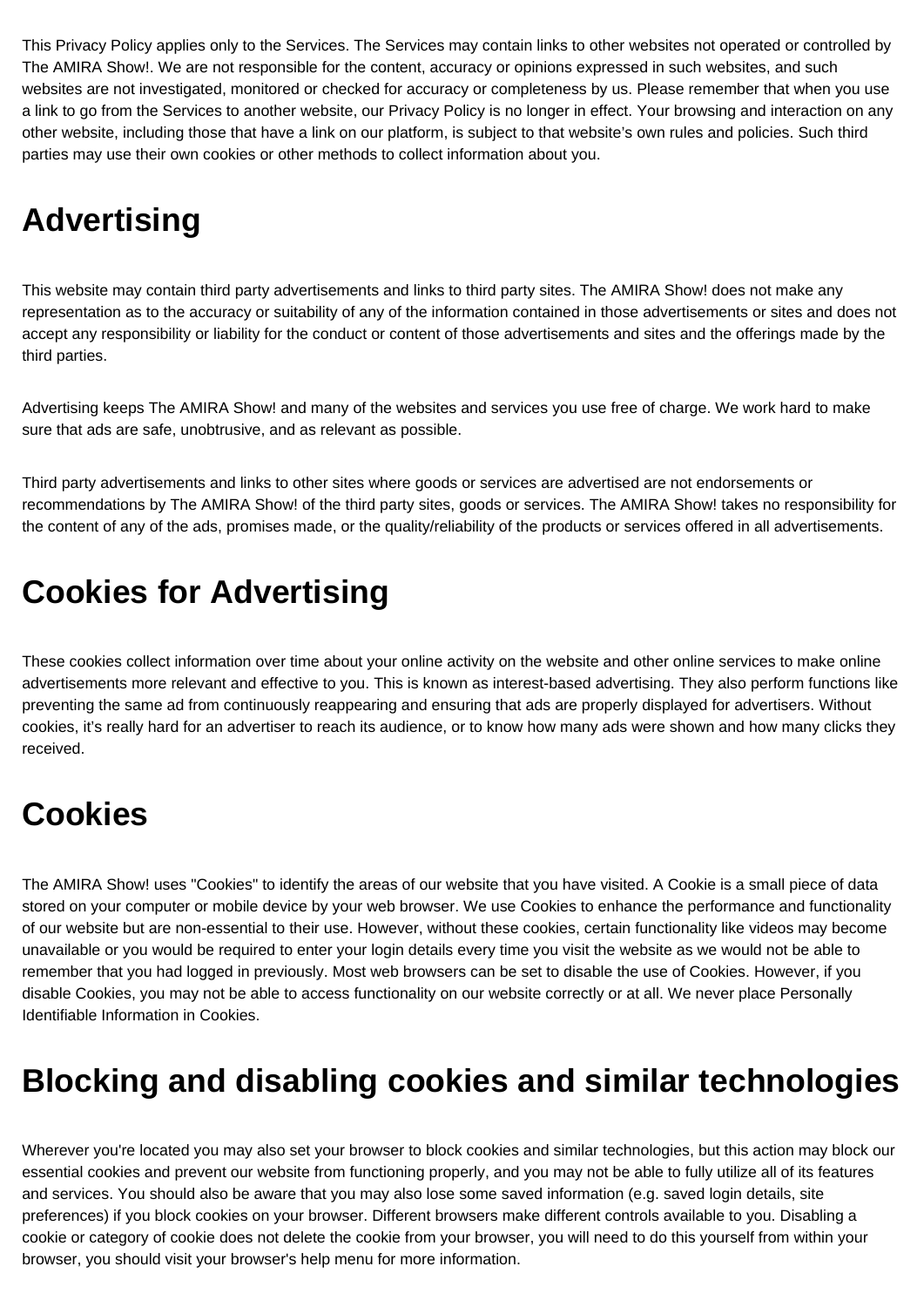## **Payment Details**

In respect to any credit card or other payment processing details you have provided us, we commit that this confidential information will be stored in the most secure manner possible.

## **Kids' Privacy**

We do not address anyone under the age of 13. We do not knowingly collect personally identifiable information from anyone under the age of 13. If You are a parent or guardian and You are aware that Your child has provided Us with Personal Data, please contact Us. If We become aware that We have collected Personal Data from anyone under the age of 13 without verification of parental consent, We take steps to remove that information from Our servers.

#### **Changes To Our Privacy Policy**

We may change our Service and policies, and we may need to make changes to this Privacy Policy so that they accurately reflect our Service and policies. Unless otherwise required by law, we will notify you (for example, through our Service) before we make changes to this Privacy Policy and give you an opportunity to review them before they go into effect. Then, if you continue to use the Service, you will be bound by the updated Privacy Policy. If you do not want to agree to this or any updated Privacy Policy, you can delete your account.

## **Third-Party Services**

We may display, include or make available third-party content (including data, information, applications and other products services) or provide links to third-party websites or services ("Third- Party Services").

You acknowledge and agree that The AMIRA Show! shall not be responsible for any Third-Party Services, including their accuracy, completeness, timeliness, validity, copyright compliance, legality, decency, quality or any other aspect thereof. The AMIRA Show! does not assume and shall not have any liability or responsibility to you or any other person or entity for any Third-Party Services.

Third-Party Services and links thereto are provided solely as a convenience to you and you access and use them entirely at your own risk and subject to such third parties' terms and conditions.

## **Tracking Technologies**

● Cookies

We use Cookies to enhance the performance and functionality of our \$platform but are non-essential to their use. However, without these cookies, certain functionality like videos may become unavailable or you would be required to enter your login details every time you visit the \$platform as we would not be able to remember that you had logged in previously.

#### **Information about General Data Protection Regulation**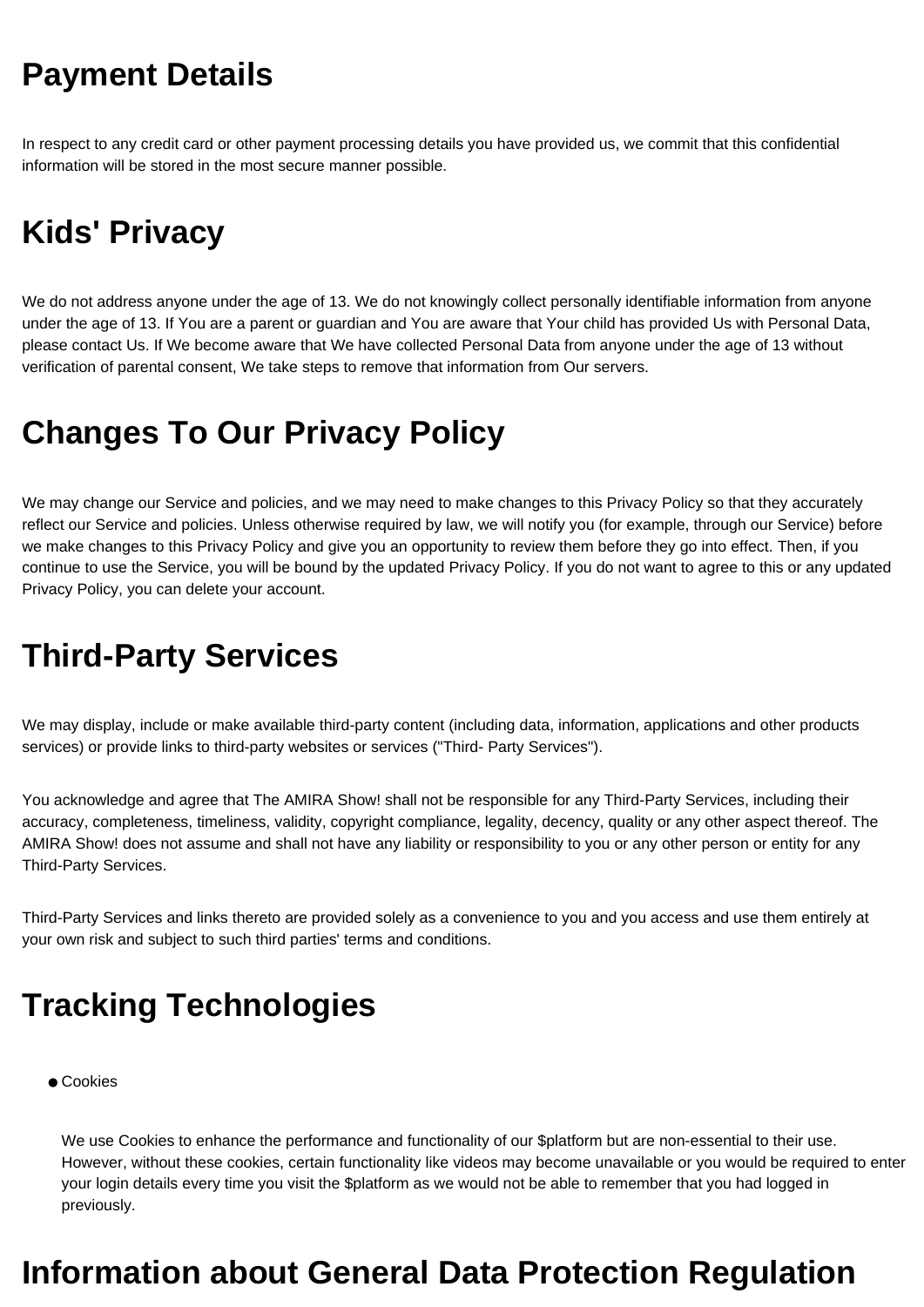# **(GDPR)**

We may be collecting and using information from you if you are from the European Economic Area (EEA), and in this section of our Privacy Policy we are going to explain exactly how and why is this data collected, and how we maintain this data under protection from being replicated or used in the wrong way.

## **What is GDPR?**

GDPR is an EU-wide privacy and data protection law that regulates how EU residents' data is protected by companies and enhances the control the EU residents have, over their personal data.

The GDPR is relevant to any globally operating company and not just the EU-based businesses and EU residents. Our customers' data is important irrespective of where they are located, which is why we have implemented GDPR controls as our baseline standard for all our operations worldwide.

#### **What is personal data?**

Any data that relates to an identifiable or identified individual. GDPR covers a broad spectrum of information that could be used on its own, or in combination with other pieces of information, to identify a person. Personal data extends beyond a person's name or email address. Some examples include financial information, political opinions, genetic data, biometric data, IP addresses, physical address, sexual orientation, and ethnicity.

The Data Protection Principles include requirements such as:

- Personal data collected must be processed in a fair, legal, and transparent way and should only be used in a way that a person would reasonably expect.
- Personal data should only be collected to fulfil a specific purpose and it should only be used for that purpose. Organizations must specify why they need the personal data when they collect it.
- Personal data should be held no longer than necessary to fulfil its purpose.
- People covered by the GDPR have the right to access their own personal data. They can also request a copy of their data, and that their data be updated, deleted, restricted, or moved to another organization.

## **Why is GDPR important?**

GDPR adds some new requirements regarding how companies should protect individuals' personal data that they collect and process. It also raises the stakes for compliance by increasing enforcement and imposing greater fines for breach. Beyond these facts it's simply the right thing to do. At The AMIRA Show! we strongly believe that your data privacy is very important and we already have solid security and privacy practices in place that go beyond the requirements of this new regulation.

# **Individual Data Subject's Rights - Data Access, Portability and Deletion**

We are committed to helping our customers meet the data subject rights requirements of GDPR. The AMIRA Show! processes or stores all personal data in fully vetted, DPA compliant vendors. We do store all conversation and personal data for up to 6 years unless your account is deleted. In which case, we dispose of all data in accordance with our Terms of Service and Privacy Policy, but we will not hold it longer than 60 days.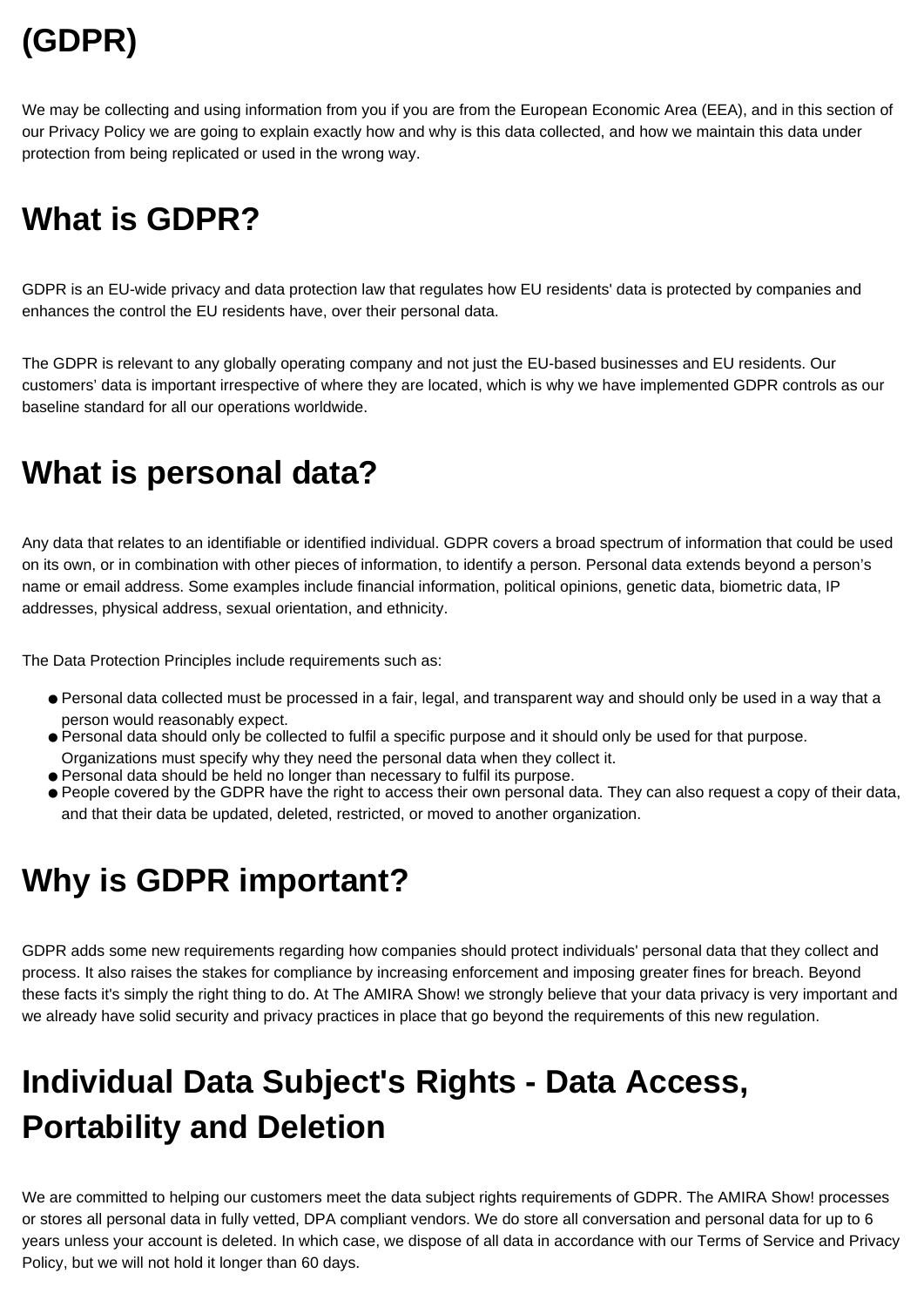We are aware that if you are working with EU customers, you need to be able to provide them with the ability to access, update, retrieve and remove personal data. We got you! We've been set up as self service from the start and have always given you access to your data and your customers data. Our customer support team is here for you to answer any questions you might have about working with the API.

## **California Residents**

The California Consumer Privacy Act (CCPA) requires us to disclose categories of Personal Information we collect and how we use it, the categories of sources from whom we collect Personal Information, and the third parties with whom we share it, which we have explained above.

We are also required to communicate information about rights California residents have under California law. You may exercise the following rights:

- Right to Know and Access. You may submit a verifiable request for information regarding the: (1) categories of Personal Information we collect, use, or share; (2) purposes for which categories of Personal Information are collected or used by us; (3) categories of sources from which we collect Personal Information; and (4) specific pieces of Personal Information we have collected about you.
- Right to Equal Service. We will not discriminate against you if you exercise your privacy rights.
- Right to Delete. You may submit a verifiable request to close your account and we will delete Personal Information about you that we have collected.
- Request that a business that sells a consumer's personal data, not sell the consumer's personal data.

If you make a request, we have one month to respond to you. If you would like to exercise any of these rights, please contact us.

We do not sell the Personal Information of our users.

For more information about these rights, please contact us.

## **California Online Privacy Protection Act (CalOPPA)**

CalOPPA requires us to disclose categories of Personal Information we collect and how we use it, the categories of sources from whom we collect Personal Information, and the third parties with whom we share it, which we have explained above.

CalOPPA users have the following rights:

- Right to Know and Access. You may submit a verifiable request for information regarding the: (1) categories of Personal Information we collect, use, or share; (2) purposes for which categories of Personal Information are collected or used by us; (3) categories of sources from which we collect Personal Information; and (4) specific pieces of Personal Information we have collected about you.
- Right to Equal Service. We will not discriminate against you if you exercise your privacy rights.
- Right to Delete. You may submit a verifiable request to close your account and we will delete Personal Information about you that we have collected.
- Right to request that a business that sells a consumer's personal data, not sell the consumer's personal data.

If you make a request, we have one month to respond to you. If you would like to exercise any of these rights, please contact us.

We do not sell the Personal Information of our users.